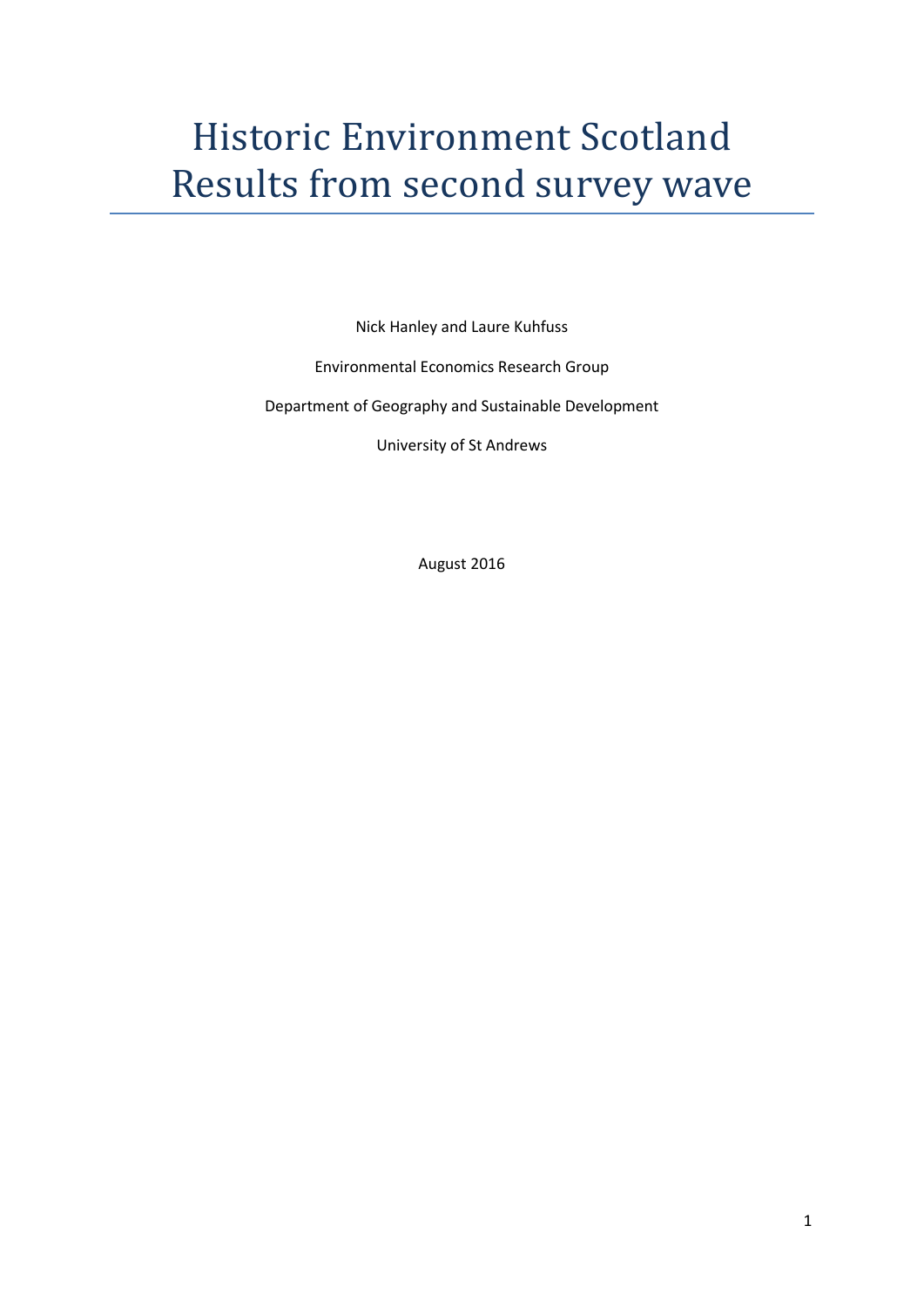# Historic Environment Scotland Survey results

Following the first survey implemented in 2015 and investigating the willingness of Scottish residents to pay for the preservation of several historic sites and building managed by Historic Scotland, a second survey has been implemented in 2016. The methodology used in the present survey is the same as the one used in the first survey. The idea here is to extend the case studies by including collections from RCAHMS, which has recently merged with HS to create Historic Environment Scotland. The majority of these collections are in storage and are slowly being digitised for broad public access. Otherwise they can only be accessed via a reading room in Edinburgh and have practically zero footfall. The cost of storage is quite high due to the environmental standard required, but at the moment there's very little evidence of benefits, other than preserving for future generations. The question is therefore to know whether the public is willing to pay for the preservation of the storage and preservation of these collections as well as for more accessible and renown sites or buildings.

The case studies included in the survey are:

- The Erskine Beveridge photographic collection
- Kay's curling stones factory
- Mavisbank House
- the Island of the Saints
- St Andrews Cathedral (as a control, as it was also one of the sites studied in the previous survey)
- Linlithgow Palace

We will first provide a brief description of the sample, then analyse the WTP results. Tables are presented in the appendices.

# **1/ General sample description**

Each respondent was asked to state his/her willingness to pay for the conservation of two of the 6 sites. The two sites each respondent was asked to value were randomly paired. A total of 999 individuals responded to the survey, providing between 308 and 350 responses for each site (**Table 1**).

On average 67% of the respondents did not recognise the site presented on the picture, 19 % recognised it or had heard of it but had never visited it, and 12.5% recognised and had visited the site or viewed online the collection. These results are very similar to those obtained during the first survey. **Table 2** shows that St Andrews Cathedral is both the most recognised and visited site within the 6 sites included in the survey. The Erskine Beveridge photographic collection, Kay's curling stones factory, Mavisbank House and the Island of the Saints are unknown to about 80% of the respondents.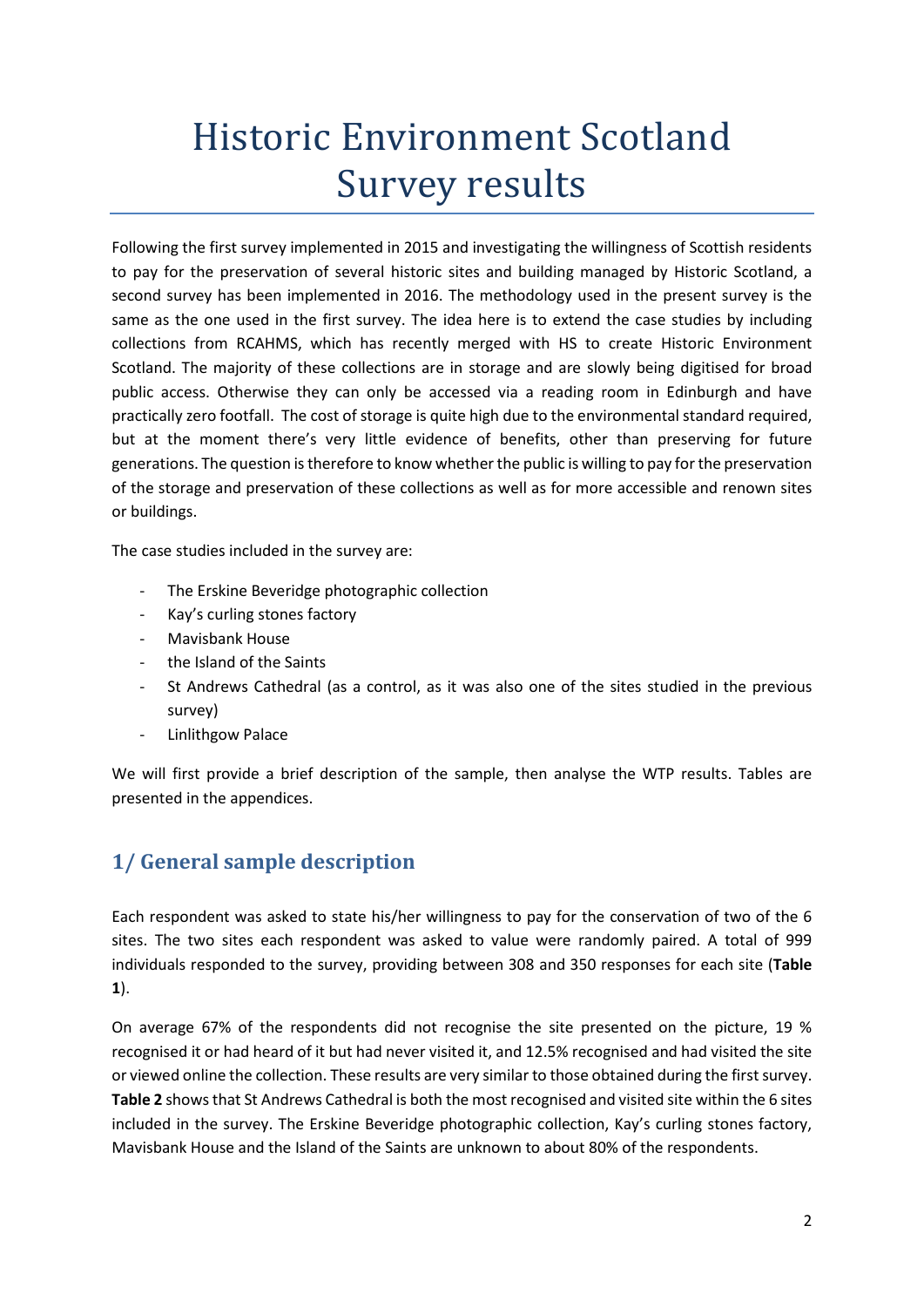**Tables 3 to 8** give the socio-demographic characteristics of the respondents. Compared to the sample surveyed in 2015, respondents differ in terms of tenure of their residence (fewer respondents renting privately and more outright owners in the present sample), population density of their place of residence (rural and urban residents are more represented in the present survey, and residents of conurbation less represented) and slightly in terms of social class (with more respondents belonging to class A, and fewer to class E in the present survey).

# **2/ Analysis of willingness to pay (WTP)**

A total of 1840 stated WTP were collected through the survey (**Table 9**). The WTP bids were collected on payment cards presenting all the integer values from £0 to £10, with the possibility to state a WTP higher than £10 in an open-ended option. We will first focus our analysis of the zero bids (WTP = 0) and identify the protest bids amongst these. Then, we will present the analysis of the average willingness to pay, estimated after excluding the previously identified protest bids.

# **2.1/ Analysis of zero bids**

### **2.1.1/ Differentiation of protest and true zero bids**

Two types of respondents can state zero bids:

- (i) Protest bidders, i.e. those who state a zero value when they actually value the good, perhaps due to a lack of credibility of the hypothetical market;
- (ii) True zero bidders, i.e. those who actually give a null value to the project presented (protection of the historic building). This can be either because they gain no utility from the site, or because they are unable to afford to pay to protect it.

The answer to the follow-up question has been used to distinguish protest from true zero bids, using the following criteria (**Table 10**):

| Table 10: follow-up zero bids                                    |       |         | Genuine / |
|------------------------------------------------------------------|-------|---------|-----------|
|                                                                  | Freg. | Percent | Protest   |
| I am not concerned about the condition of this site              | 323   | 36.41   | Genuine   |
| I cannot afford to pay any more in taxes, even if that means the |       |         |           |
| site will deteriorate                                            | 378   | 42.62   | Genuine   |
| I do not know / Cannot remember                                  | 28    | 3.16    | Genuine   |
| Other                                                            | 158   | 17.81   | Protest   |
| Total                                                            | 887   | 100     |           |

Amongst the 887 zero bids, 158 are identified as protest bids (6.33% of the total number of stated WTP) and are dropped for the analysis of the average WTP. **Table 11** shows the partition of the protest and true zero bids amongst the sites.

**After dropping the 158 protest bids the sample includes 1682 observations on WTP, stated by 885 respondents.**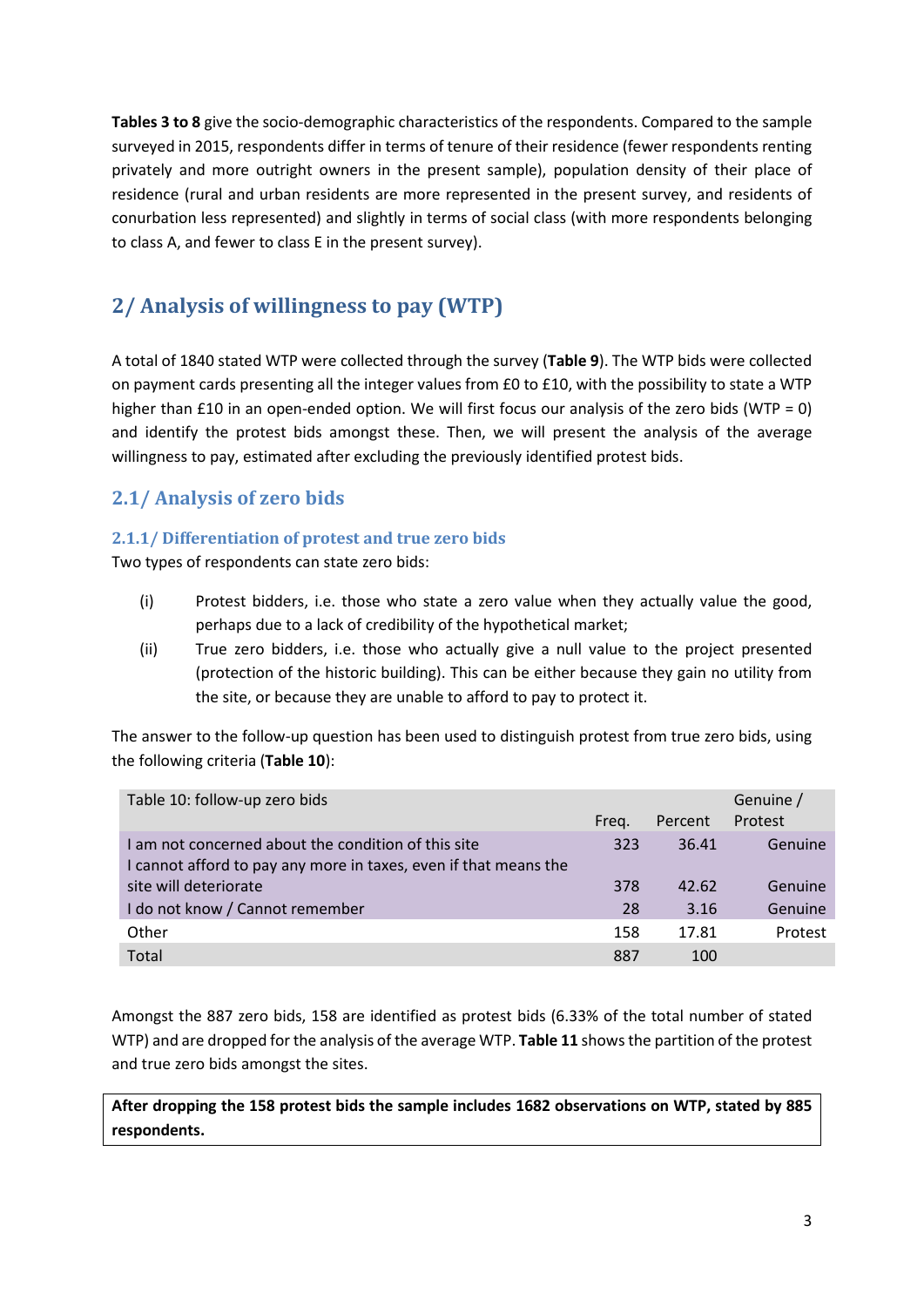#### **2.1.2/ Analysis of protest bids**

A probit regression was run in order to analyse the propensity of respondents to be protest bidders (**Table 12**). Protest bids do not seem to depend on the site or collection valued neither on the fact that respondents recognise or have visited the site or collection. The propensity of a protest bid increases if respondents belong to social class A or C1 rather than class E and if they are rural inhabitant rather than from a conurbation.

#### **2.1.3/ Analysis of true zero bids**

Just as with protest bids, true zero bids are analysed with a probit regression. The results of 4 probit models are presented in **Table 13**, each one introducing different explanatory variables. Just as in the first survey, **respondents who recognise the site or collection they are presented on the picture are less likely to state a zero willingness to pay to protect this site, but having actually visited the site has no significant impact**. In Probit4, we can actually see that when the variables capturing the effect of recognition and visit are not included in the analysis, St Andrews Cathedral and Linlithgow palace are significantly less likely to receive a null willingness to pay for their conservation than the Island of the Saint. Therefore, the lower number of zero bids for these sites can be explained by the fact that they are more frequently recognised by the respondents, and as we have seen, recognising the site reduces the propensity to state a null WTP. The EB Collection, the Kay's Factory, Mavisbank house and the Island of the Saints appear to have a similar (not significantly different) number of zero bids. The propensity of a true zero bid increases with age, if respondents have child and if they are urban rather than rural inhabitants. Surprisingly respondents who are not working are less likely to state a null WTP than respondents working full time. Finally, respondents belonging to higher income classes (A and B) are less likely to have a null WTP to protect historic sites and collections than lower income classes.

### **2.2/ Analysis of WTP, protest bids excluded**

The following analysis is based on 1682 observations of WTP (**Table 14**), including 729 true zero bids. These 1682 observation come from the answers of 885 respondents. 622 of these respondents (70%) state systematically the same WTP for the 2 sites they are presented, while only 175 adjust their stated WTP depending on the site and 88 have a missing value for one of the 2 sites.

The average willingness to pay for preservation across all the 6 sites or collection is £2.12/year/site for 10 years, which is significantly lower than the average WTP obtained through the first survey (£2.79/year/site). Note that this refers to the "alternative future with no increase in funding" scenario presented for each site/collection. The site which received the lowest average WTP is the Kay's Factory with £1.73/year, while the site with the highest average WTP is Linlithgow palace with an average of £2.70/year. St Andrews Cathedral received an average WTP of £2.18/year which is not significantly different from the mean WTP obtained in the first survey (event though it seems lower at first sight as the mean WTP for the protection of St Andrews Cathedral was of £2.79 in the first survey, the difference is not significant).

Since these differences in mean WTP for the different sites and collections may reflect differences in respondent characteristics as well as differences in the utility of each site, we will need to analyse these differences parametrically. We first present the results of a series of models analysing the WTP on the whole (pooled) sample, and then analyse the 6 sites separately.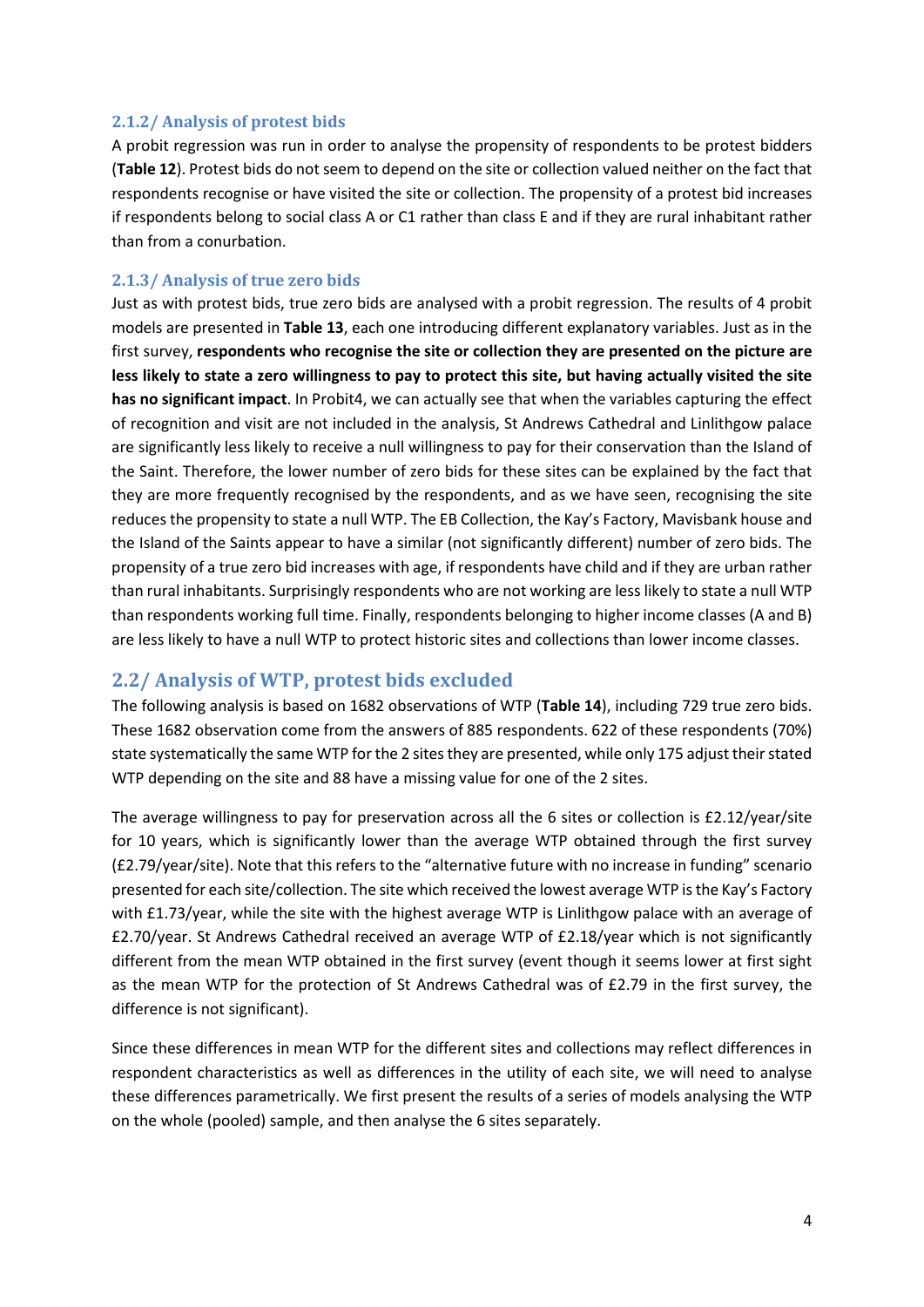#### **2.2.1/ WTP analysis: all sites pooled**

A similar analysis to the one used for the first survey was implemented for the present survey. We started the analysis with Ordinary Least Square (OLS) regressions (**Table 15**). We then analysed the WTP results using Tobit models which should be more adapted to the distribution of the WTP data as these models take into account that WTP cannot have a negative value<sup>[1](#page-4-0)</sup> (Table 16). We also incorporated random effects in a Generalized Least Square (GLS) regression in order to account for individual effects as each respondent assesses successively 2 different sites (**Table 17**). The Tobit models perform best, so we will focus our analysis on these.

Table 16 presents the results of 4 different Tobit models that all account for the correlation of variance between the 2 answers of a same respondent. Tobit 1 tests the effect of individual characteristics on WTP. Tobit 2 tests the site effect. And Tobit 3 tests both. Model 4 excludes the variables accounting for knowledge of the site (recognise / heard of) and visit in order to investigate how much of the difference in WTP observed between sites is due to knowledge and visit.

The fact that respondents **recognise the site on the picture has a significant and positive effect on their WTP to protect it** and this effect is consistent across models 1 to 3. We see that in Tobit 4 that when we suppress the variable capturing the effect of recognition on WTP, the **EB collection, (and the Kay's Factory and Mavisbank house** as the coefficients for these are almost significant in the Tobit models and are significant in the OLS and random effect GLS models**) appear to have a significantly lower WTP than the Island of the Saints**. Consequently**, the lower WTP for these last sites is most likely to be due to the fact that individuals do not recognise them on the picture / have not heard of it**. Similarly, we see that **individuals are on average willing to pay more for the protection of Linlithgow palace than for the Island of the Saints**, most **likely because the palace is more frequently recognised**. St Andrews cathedral appears to have a lower WTP than the Island of the Saints, but only in Tobits 2 and 3. This means that **for a similar proportion of people recognising the site, individuals are willing to pay less on average for the protection of St Andrews Cathedral than for the protection of the Island of the Saints**. Though is compensated by the fact that **St Andrews Cathedral is more frequently recognised than the Island of the Saints**, leaving them with a **similar average stated WTP for their protection** (no significant difference according to Tobit 4). We can then conclude that the WTP of respondents for the protection of the sites and collections depends on (i) whether they recognise / have heard of the site on the picture or not and (ii) on their income (social class), whether they have child, live in urban areas and not working rather than working full time.

 $\rightarrow$  Respondents are willing to pay more to protect sites they have heard of, such as Linlithgow Palace and St Andrews Cathedral rather than leaving them with no further intervention from HES. The Island of the Saint is somehow an exception as, despite being rarely recognised, it receives a relatively high WTP on average for its preservation. Though, all of the sites receive a non-null WTP on average, which means that respondents care about the protection of all sites and collections even the less accessible and renown.

<span id="page-4-0"></span><sup>&</sup>lt;sup>1</sup> Tobit models are also known as censored normal regression model. The idea is that the WTP would be normally distributed but part of the distribution is not observed (censored). In our case, this is because the WTP cannot be negative. Therefore, the WTP takes the value 0 as a minimum and then is a continuous random variable over strictly positive values (zero can be seen as a corner solution). The Tobit model estimates the parameters through maximum likelihood estimation.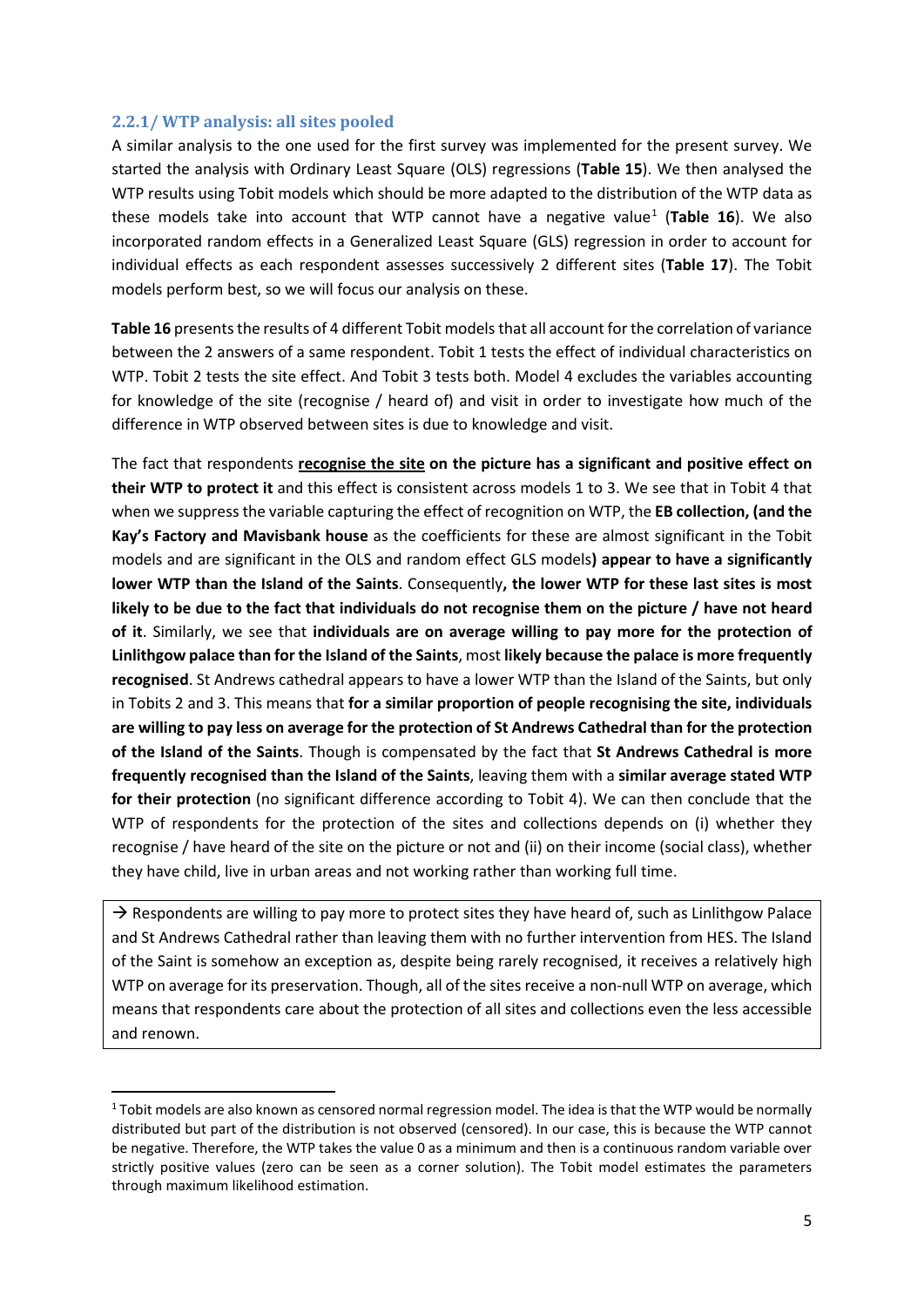#### **2.2.2/ WTP analysis site by site**

Finally, we treated each site independently. **Table 18** and **19** present the results of respectively OLS regressions and Tobit models. Again, we will focus on the results of the Tobit models. Note that sample sizes are much lower here than in the pooled model.

The main result is that for all sites and collections, respondents have a higher WTP for its protection if they recognise it or have heard of it. Again, having visited the site has no effect on their WTP.

# Conclusions:

There is evidence here that people do care about the protection of HES sites, even if they do not visit them as the average WTP is higher than 0 for all sites and collections investigated in the survey. This is interesting, since the sites range from the "famous" to the "very obscure", and vary greatly in actual visitor numbers. The number of zero bids (zero WTP) received by a site can be explained by their level of recognition by respondents. Indeed the two most recognised sites (St Andrews Cathedral and Linlithgow palace) receive fewer zero bids than the most unknown ones (the EB collection, the Kay's Factory and Mavisbank house and the Island of the Saints).

Being able to recognise a site is also important to the magnitude of willingness to pay, as is socioeconomic class (higher income households, on the whole, are willing to pay more), although this pattern varies across sites. Once we control for observable differences in respondent characteristics, we find that the differences in WTP across sites can be explained by the differences in the proportion of respondents recognising or having heard of them, so that a "famous site" such as Linlithgow palace has on average a higher support than unmown sites as the EB collection, the Kay's Factory and Mavisbank house. Exceptions are St Andrews Cathedral and the Island of the Saints. Indeed, St Andrews Cathedral, which is the most recognised and visited of the 6 sites (around 70% of respondents recognise and have eventually visited the site), receives a similar support as the Island of the Saints which is unknown to 80% of the respondents. In the end, the Island of the Saint receives a significantly higher support than the other sites and collections with similar reputation (the EB collection, Kay's Factory and Mavisbank house) while on the contrary St Andrews Cathedral receives a relatively low support for its level of recognition.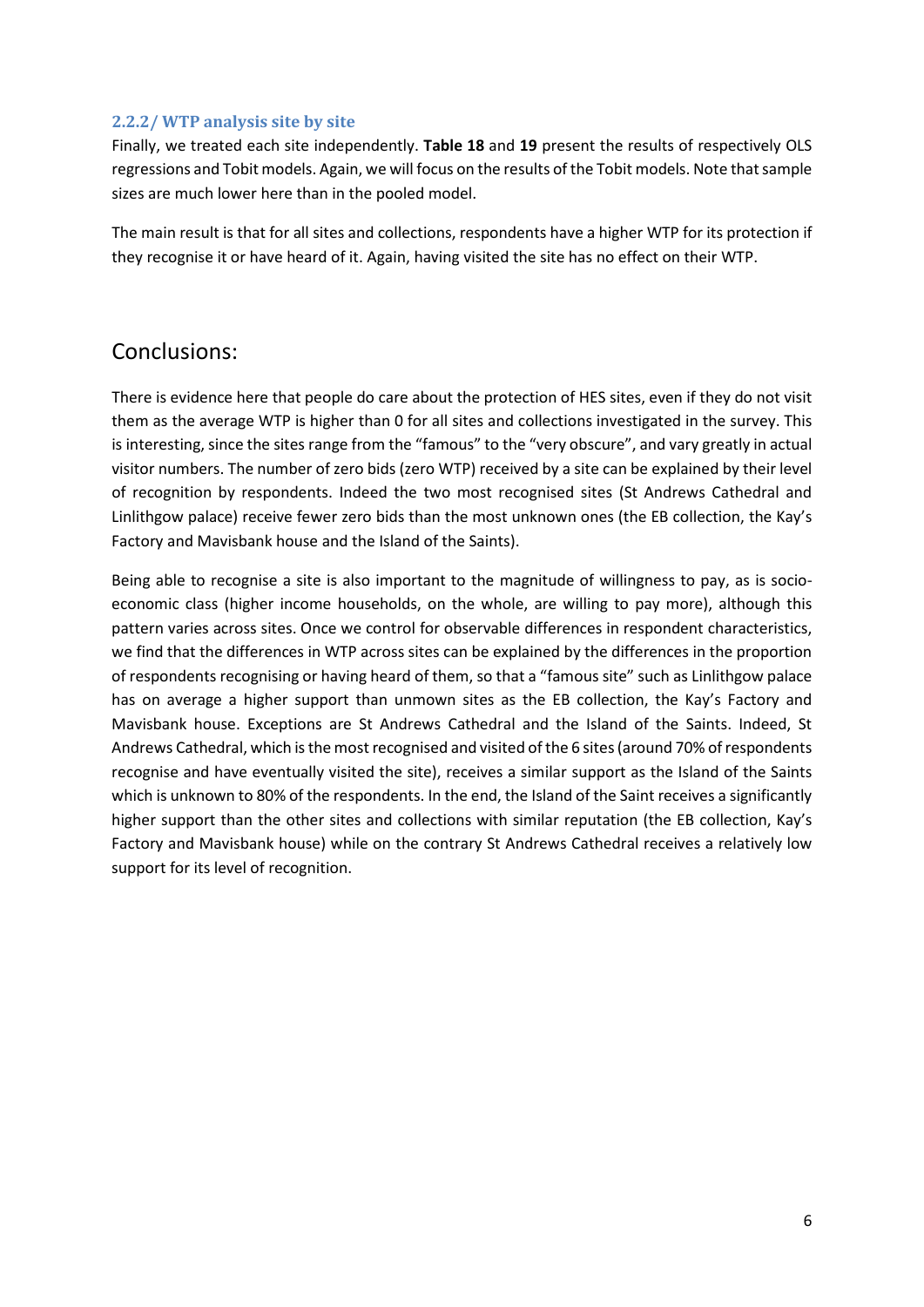# Appendices

## **1/ Descriptive statistics of the sample**

#### Table 1: Number of responses by site

| <b>Site</b>                 | Freq. | Percent | Cum.  |
|-----------------------------|-------|---------|-------|
| <b>EB Collection</b>        | 330   | 16.52   | 16.52 |
| <b>Kays Factory</b>         | 342   | 17.12   | 33.63 |
| Linlithgow Palace           | 322   | 16.12   | 49.75 |
| Mavisbank House             | 308   | 15.42   | 65.17 |
| Island of the Saints        | 346   | 17.32   | 82.48 |
| <b>St Andrews Cathedral</b> | 350   | 17.52   | 100   |
| Total                       | 1,998 | 100     |       |

#### Table 2: Do you recognise this picture? And if so, have you visited it before today?

First line: freq. ; second line: %

|                                  |                   |             |            | <b>Site</b>      |            |                             |              |
|----------------------------------|-------------------|-------------|------------|------------------|------------|-----------------------------|--------------|
|                                  | EB                | <b>Kays</b> | Linlithgow | <b>Mavisbank</b> |            | <b>Island of St Andrews</b> |              |
|                                  | <b>Collection</b> | Factory     | Palace     | <b>House</b>     | the Saints | <b>Cathedral</b>            | <b>Total</b> |
| Do not know / Cannot<br>remember | 11                | 6           | 6          | 3                | 6          | 3                           | 35           |
|                                  | 3.33%             | 1.75%       | 1.86%      | 0.97%            | 1.73%      | 0.86%                       | 1.75%        |
| No - do not                      | 287               | 267         | 149        | 256              | 275        | 98                          | 1,332        |
| recognise/have not               |                   |             |            |                  |            |                             |              |
| heard of and have not            | 86.97%            | 78.07%      | 46.27%     | 83.12%           | 79.48%     | 28.00%                      | 66.67%       |
| visited                          |                   |             |            |                  |            |                             |              |
| Yes - recognise/heard            | 24                | 61          | 95         | 39               | 50         | 112                         | 381          |
| of but have not visited          | 7.27%             | 17.84%      | 29.50%     | 12.66%           | 14.45%     | 32.00%                      | 19.07%       |
| Yes - recognise/heard            | 8                 | 8           | 72         | 10               | 15         | 137                         | 250          |
| of and have visited              | 2.42%             | 2.34%       | 22.36%     | 3.25%            | 4.34%      | 39.14%                      | 12.51%       |
| Total                            | 330               | 342         | 322        | 308              | 346        | 350                         | 1,998        |
|                                  | 100%              | 100%        | 100%       | 100%             | 100%       | 100%                        | 100%         |
|                                  |                   |             |            |                  |            |                             |              |

Chi2 test:

Pearson chi2(15) 556.09 Pr = 0.000 --> site and knowledge not independently distributed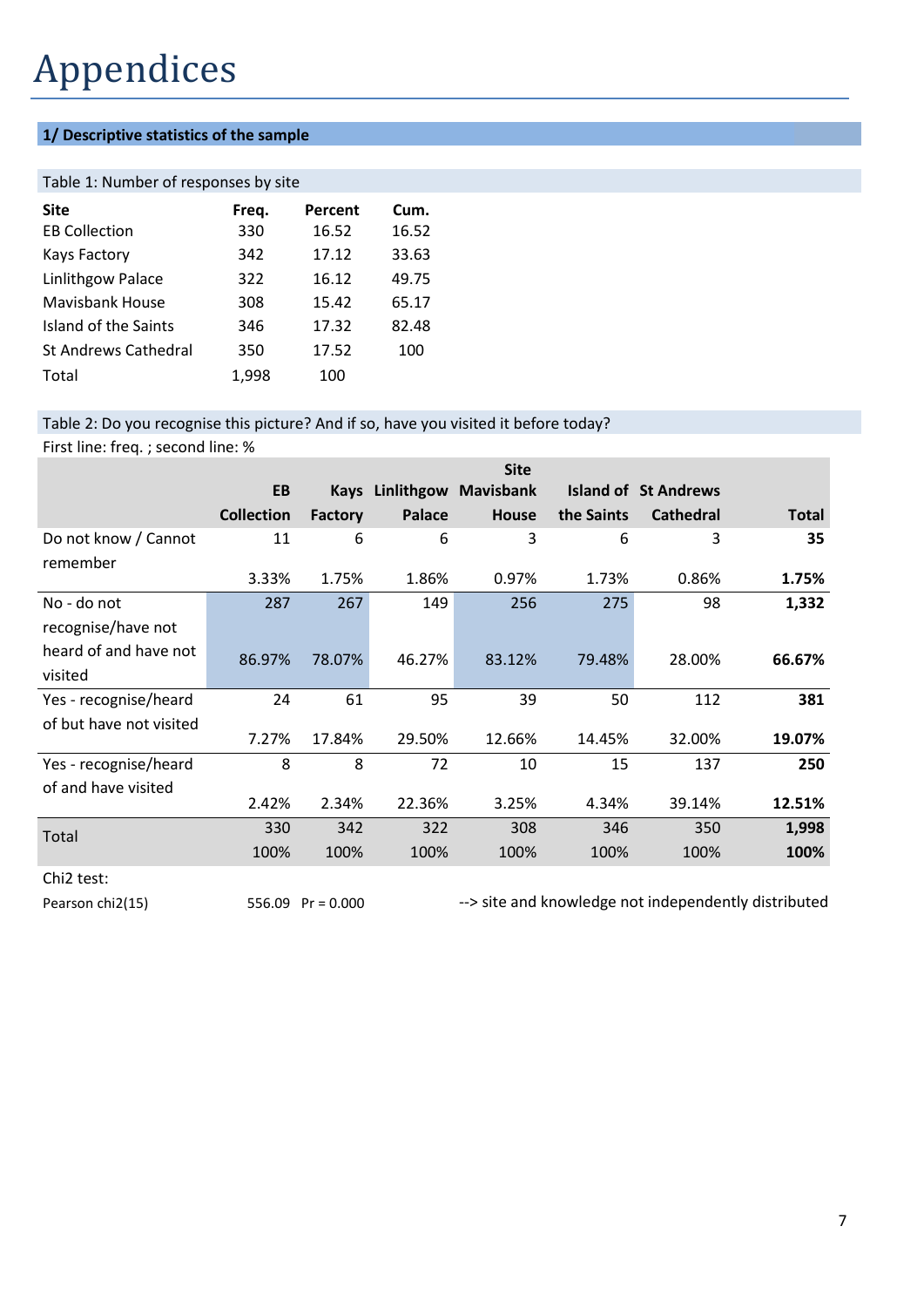| Table 3: Gender             |       |         |           |     |     |  |  |
|-----------------------------|-------|---------|-----------|-----|-----|--|--|
| Gender                      | Freq. | Percent | Cum.      |     |     |  |  |
| Male                        | 946   | 47.35   | 47.35     |     |     |  |  |
| Female                      | 1,052 | 52.65   | 100.00    |     |     |  |  |
|                             |       |         |           |     |     |  |  |
| Table 3b: Age               |       |         |           |     |     |  |  |
|                             | Obs.  | Mean    | Std. Dev. | Min | Max |  |  |
| Age                         | 1,998 | 51.03   | 19.73     | 16  | 91  |  |  |
|                             |       |         |           |     |     |  |  |
| Table 4: Working Status     |       |         |           |     |     |  |  |
| <b>Working Status</b>       | Freq. | Percent |           |     |     |  |  |
| Full time                   | 580   | 29.03   |           |     |     |  |  |
| Not working (including      |       |         |           |     |     |  |  |
| students)                   | 460   | 23.02   |           |     |     |  |  |
| Part time                   | 268   | 13.41   |           |     |     |  |  |
| Retired                     | 690   | 34.53   |           |     |     |  |  |
| Total                       | 1,998 | 100     |           |     |     |  |  |
|                             |       |         |           |     |     |  |  |
| Table 5: Tenure             |       |         |           |     |     |  |  |
| Tenure                      | Freq. | Percent | Cum.      |     |     |  |  |
| Mortgage                    | 506   | 25.48   | 25.48     |     |     |  |  |
| Owned outright              | 1,130 | 56.90   | 82.38     |     |     |  |  |
| Rent local authority        | 302   | 15.21   | 97.58     |     |     |  |  |
| Rent private                | 48    | 2.42    | 100       |     |     |  |  |
| Total                       | 1,986 | 100     |           |     |     |  |  |
|                             |       |         |           |     |     |  |  |
| Table 6a: Social class      |       |         |           |     |     |  |  |
| Social class                | Freq. | Percent | Cum.      |     |     |  |  |
| Α                           | 68    | 3.40    | 3.40      |     |     |  |  |
| В                           | 372   | 18.62   | 22.02     |     |     |  |  |
| C1                          | 526   | 26.33   | 48.35     |     |     |  |  |
| C <sub>2</sub>              | 408   | 20.42   | 68.77     |     |     |  |  |
| D                           | 286   | 14.31   | 83.08     |     |     |  |  |
| E                           | 338   | 16.92   | 100       |     |     |  |  |
| Total                       | 1,998 | 100.00  |           |     |     |  |  |
|                             |       |         |           |     |     |  |  |
| Table 6b: Marital Status    |       |         |           |     |     |  |  |
| <b>Marital Status</b>       | Freq. | Percent | Cum.      |     |     |  |  |
| Married\Living as Married   | 1,128 | 56.46   | 56.46     |     |     |  |  |
| Not Married                 | 866   | 43.34   | 99.80     |     |     |  |  |
| Refused                     | 4     | 0.20    | 100       |     |     |  |  |
| Total                       | 1,998 | 100     |           |     |     |  |  |
|                             |       |         |           |     |     |  |  |
| Table 7: Population density |       |         |           |     |     |  |  |
| Population density          | Freq. | Percent | Cum.      |     |     |  |  |
| Conurbation                 | 384   | 19.45   | 19.45     |     |     |  |  |
| Rural                       | 832   | 42.15   | 61.60     |     |     |  |  |
| Urban                       | 758   | 38.40   | 100       |     |     |  |  |
| Total                       | 1,974 | 100     |           |     |     |  |  |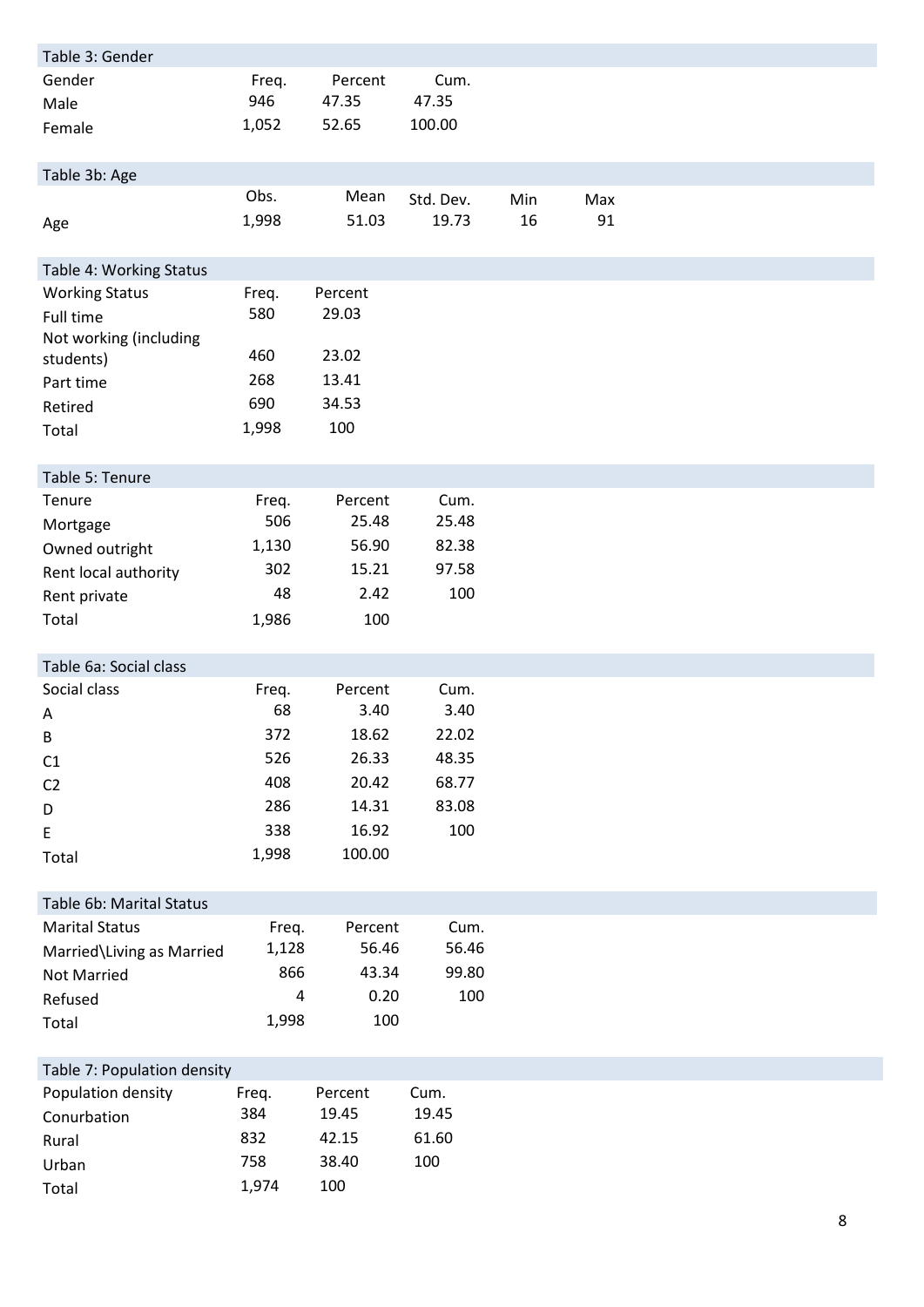| Table 8: Child $(=1$ if yes, 0 if not) |       |      |                |     |     |
|----------------------------------------|-------|------|----------------|-----|-----|
|                                        | Obs   |      | Mean Std. Dev. | Min | Max |
| child                                  | 1.998 | 0.25 | 0.43           |     |     |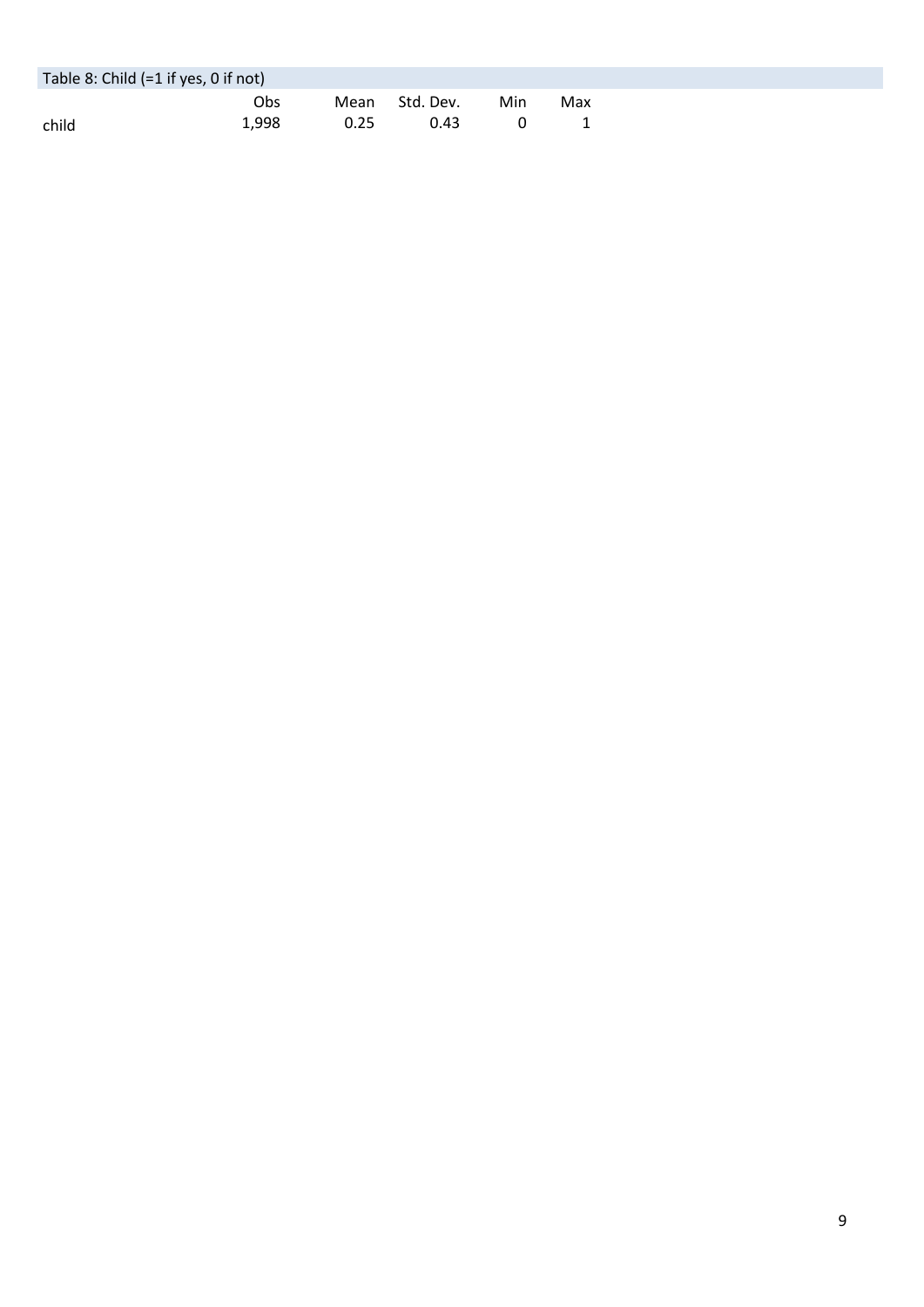## **Analysis of WTP = 0**

## **/\* Table 9: Number of wtp = 0 (protest AND true) \*/**

|                             | wtp   |         | Total    |                |       |
|-----------------------------|-------|---------|----------|----------------|-------|
| site                        | $= 0$ | wtp > 0 | $wtp>=0$ | <b>Missing</b> | Total |
| <b>EB Collection</b>        | 158   | 136     | 294      | 36             | 330   |
| Kays Factory                | 161   | 156     | 317      | 25             | 342   |
| <b>Linlithgow Palace</b>    | 119   | 181     | 300      | 22             | 322   |
| <b>Mavisbank House</b>      | 142   | 134     | 276      | 32             | 308   |
| Island of the Saints        | 163   | 158     | 321      | 25             | 346   |
| <b>St Andrews Cathedral</b> | 144   | 188     | 332      | 18             | 350   |
| Total                       | 887   | 953     | 1,840    | 158            | 1,998 |

## **/\* Table 10: If you answered £0, why was this? \*/**

|                                                                                           | Freg.   | Percent            | Cum.        |
|-------------------------------------------------------------------------------------------|---------|--------------------|-------------|
| Do not know / Cannot remember                                                             | 28      | 3.16%              | 3.16%       |
| I am not concerned about the condition of this site                                       |         | 323 36.41%         | 39.57%      |
| I cannot afford to pay any more in taxes, even if that<br>means the site will deteriorate |         | 378 42.62%         | 82.19%      |
|                                                                                           |         |                    |             |
| Other                                                                                     |         | <u>158 17.81% </u> | $-100.00\%$ |
| <b>Total</b>                                                                              | 887     | 100.00%            |             |
| Highlighted: True 0                                                                       | Protest |                    |             |

## **/\* Table 11: Number of protest 0 \*/**

|                             |        |                |         |                 | True /       |                    |
|-----------------------------|--------|----------------|---------|-----------------|--------------|--------------------|
|                             |        |                |         |                 | tot          |                    |
|                             | True 0 | Protest        | Total 0 | Total resp resp |              | Protest / Tot resp |
| <b>EB Collection</b>        | 133    | 25             | 158     |                 | 330 40.30%   | 7.58%              |
| Kays Factory                | 132    | 29             | 161     |                 | 342 38.60%   | 8.48%              |
| Linlithgow Palace           | 93     | 26             | 119     |                 | 322 28.88%   | 8.07%              |
| <b>Mavisbank House</b>      | 121    | 21             | 142     |                 | 308 39.29%   | 6.82%              |
| Island of the Saints        | 133    | 30             | 163     |                 | 346 38.44%   | 8.67%              |
| <b>St Andrews Cathedral</b> | 117    | 27             | 144     |                 | 350 33.43%   | 7.71%              |
| Total                       | 729    | 158            | 887     |                 | 1,998 36.49% | 7.91%              |
|                             |        | <b>Dropped</b> |         |                 |              |                    |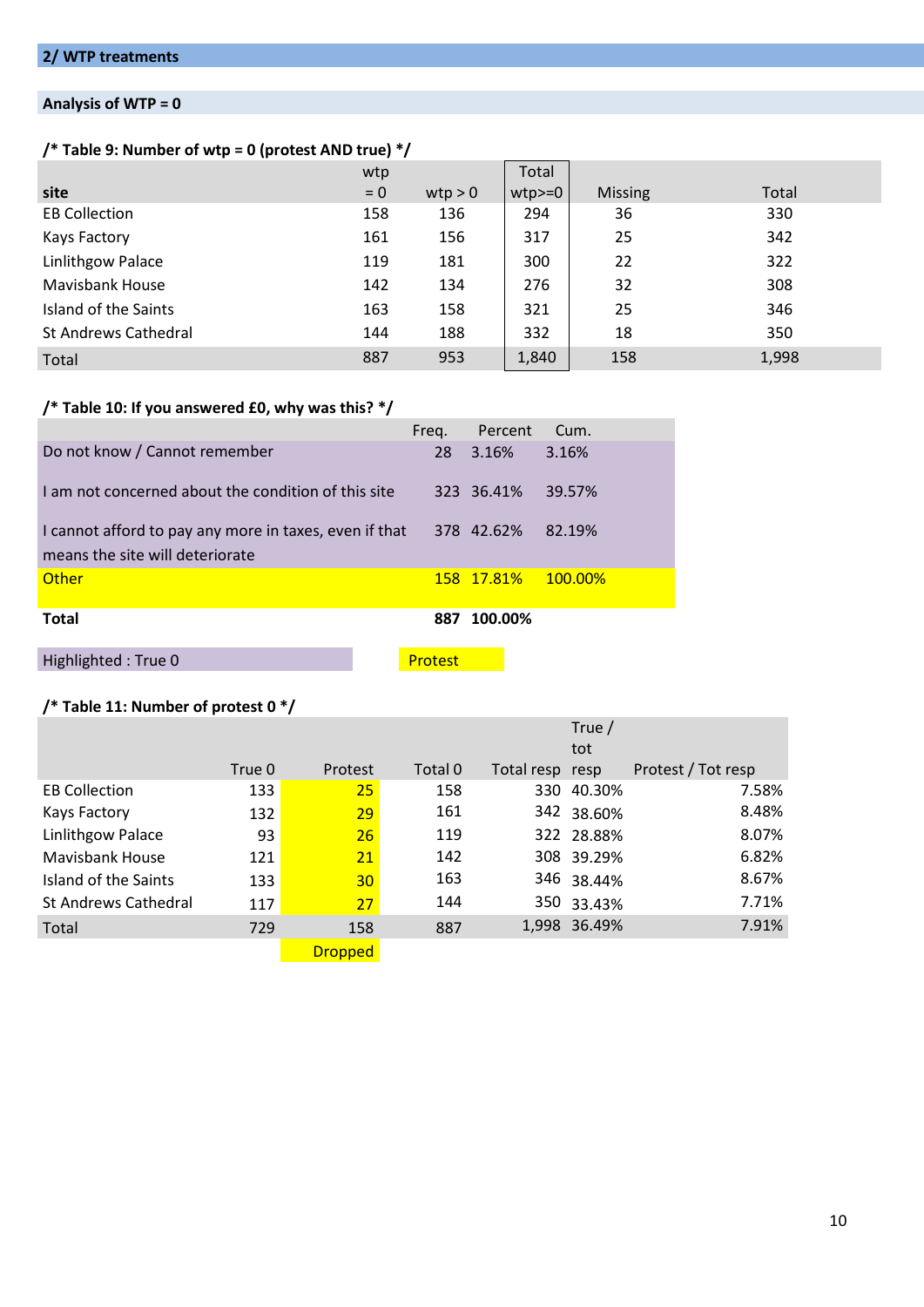## **/\* Table 12: Who are the protest bidders? \*/**

| Probit regression                       |          |       |          |       | Nb of obs   | 1834      |
|-----------------------------------------|----------|-------|----------|-------|-------------|-----------|
|                                         |          |       |          |       | LR chi2(14) | 57.77     |
|                                         |          |       |          |       | Prob > chi2 | 0.000     |
| Log likelihood = $-509.46$              |          |       |          |       | Pseudo R2   | 0.0537    |
|                                         |          | Std.  |          |       |             |           |
| protest                                 | Coef.    | Err.  | Z        | P > z | [95% Conf.  | Interval] |
| EB collection (ref Island of            |          |       |          |       |             |           |
| the Saints)                             | 0.004    | 0.149 | 0.030    | 0.978 | $-0.288$    | 0.296     |
| Kays Factory (ref Island of             |          |       |          |       |             |           |
| the Saints)                             | 0.019    | 0.144 | 0.130    | 0.896 | $-0.264$    | 0.301     |
| Linlithgow (ref Island of the           |          |       |          |       |             |           |
| Saints)                                 | $-0.021$ | 0.153 | $-0.140$ | 0.890 | $-0.320$    | 0.278     |
| Mavisbank (ref Island of the<br>Saints) | $-0.090$ | 0.154 | $-0.590$ | 0.558 | $-0.392$    | 0.212     |
| St Andrews (ref Island of the           |          |       |          |       |             |           |
| Saints)                                 | $-0.094$ | 0.159 | $-0.590$ | 0.553 | $-0.405$    | 0.217     |
| Recognise / heard of                    | 0.034    | 0.118 | 0.290    | 0.775 | $-0.198$    | 0.266     |
| Visited                                 | 0.044    | 0.155 | 0.280    | 0.778 | $-0.260$    | 0.347     |
| Gender (1 if female)                    | $-0.066$ | 0.091 | $-0.730$ | 0.468 | $-0.244$    | 0.112     |
|                                         |          |       |          |       |             |           |
| Child (1 if yes)                        | $-0.122$ | 0.118 | $-1.040$ | 0.300 | $-0.354$    | 0.109     |
| Age (in years)                          | 0.003    | 0.004 | 0.900    | 0.368 | $-0.004$    | 0.011     |
| Urban (ref rural)                       | 0.100    | 0.092 | 1.090    | 0.277 | $-0.080$    | 0.281     |
| Conurbation (ref rural)                 | $-0.484$ | 0.149 | $-3.250$ | 0.001 | $-0.777$    | $-0.192$  |
| Class A (ref E)                         | 0.502    | 0.240 | 2.090    | 0.036 | 0.032       | 0.973     |
| Class B (ref E)                         | 0.244    | 0.167 | 1.460    | 0.144 | $-0.083$    | 0.570     |
| Class C1 (ref E)                        | 0.475    | 0.152 | 3.110    | 0.002 | 0.176       | 0.773     |
| Class C2 (ref E)                        | 0.086    | 0.171 | 0.500    | 0.617 | $-0.250$    | 0.421     |
| Class D (ref E)                         | $-0.060$ | 0.193 | $-0.310$ | 0.758 | $-0.439$    | 0.320     |
| Not working (ref work full              |          |       |          |       |             |           |
| time)                                   | $-0.136$ | 0.144 | $-0.940$ | 0.345 | $-0.417$    | 0.146     |
| Work Part Time (ref work full           |          |       |          |       |             |           |
| time)                                   | $-0.057$ | 0.155 | $-0.360$ | 0.716 | $-0.361$    | 0.248     |
| Retired (ref work full time)            | 0.023    | 0.153 | 0.150    | 0.881 | $-0.278$    | 0.324     |
| Constant                                | $-1.649$ | 0.274 | $-6.010$ | 0.000 | $-2.187$    | $-1.112$  |

**Reference levels for categorical variables**: *site reference level is the Island of the Saints; population density reference level is rural; social class reference level is Class E and finally, working status reference level is "work full time". Variable gender takes the value 1 if gender is female, 0 if male.*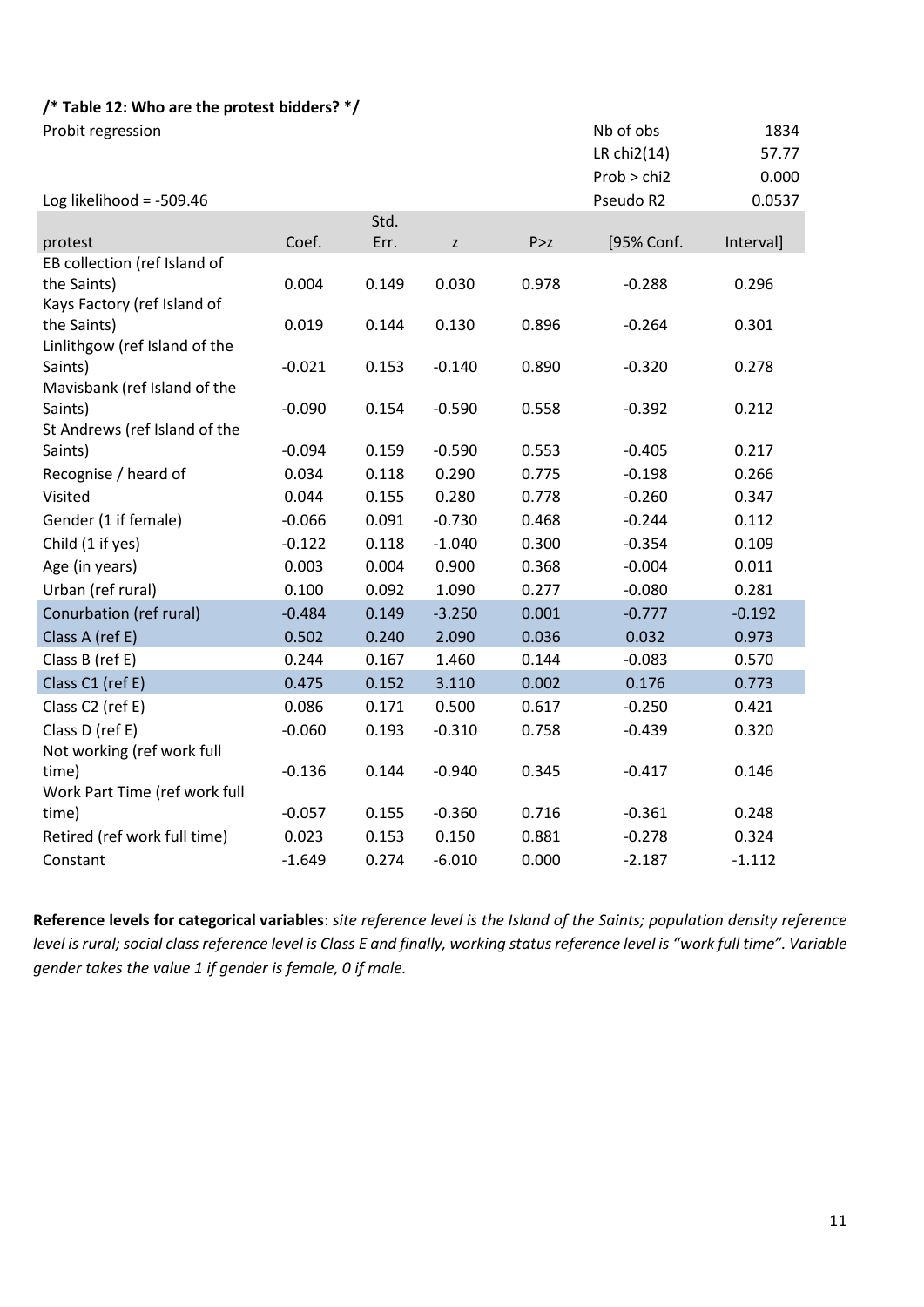### **/\* Table 13: Analysis of WTP = 0 (true 0) \*/**

Probit regression: dependent variable 1 if wtp =  $0$ , = 0 if wtp >  $0$ 

|                                          | Probit 1    | Probit 2    | Probit 3    | Probit 4    |
|------------------------------------------|-------------|-------------|-------------|-------------|
| Recognise / heard of                     | $-0.608***$ | $-0.581***$ | $-0.624***$ |             |
| Visited                                  | $-0.087$    | $-0.169$    | $-0.122$    |             |
| Gender (1 if female)                     | 0.081       |             | 0.080       | 0.104       |
| Child (1 if yes)                         | $0.290***$  |             | $0.295***$  | $0.294***$  |
| Age (in years)                           | $0.007***$  |             | $0.007***$  | $0.007***$  |
| Urban (ref rural)                        | $0.264***$  |             | $0.258***$  | $0.243***$  |
| Conurbation (ref rural)                  | 0.017       |             | 0.013       | $-0.017$    |
| Class A (ref E)                          | $-0.616***$ |             | $-0.610***$ | $-0.667***$ |
| Class B (ref E)                          | $-0.683***$ |             | $-0.679***$ | $-0.747***$ |
| Class C1 (ref E)                         | $-0.122$    |             | $-0.125$    | $-0.158$    |
| Class C2 (ref E)                         | $-0.083$    |             | $-0.080$    | $-0.120$    |
| Class D (ref E)                          | 0.005       |             | 0.004       | $-0.011$    |
| Not working (ref work full time)         | $-0.261***$ |             | $-0.265***$ | $-0.253**$  |
| Work Part Time (ref work full            |             |             |             |             |
| time)                                    | $-0.176$    |             | $-0.184*$   | $-0.155$    |
| Retired (ref work full time)             | 0.052       |             | 0.059       | 0.008       |
| EB collection (ref Island of the         |             |             |             |             |
| Saints)                                  |             | 0.028       | 0.044       | 0.108       |
| Kays Factory (ref Island of the          |             |             |             |             |
| Saints)                                  |             | 0.010       | 0.022       | 0.008       |
| Linlithgow (ref Island of the<br>Saints) |             | $-0.113$    | $-0.103$    | $-0.306***$ |
| Mavisbank (ref Island of the             |             |             |             |             |
| Saints)                                  |             | 0.023       | 0.036       | 0.056       |
| St Andrews (ref Island of the            |             |             |             |             |
| Saints)                                  |             | 0.164       | 0.171       | $-0.189*$   |
| cons                                     | $-0.315*$   | 0.008       | $-0.331*$   | $-0.389**$  |
| n                                        | 1676        | 1676        | 1676        | 1682        |
| LL                                       | $-1048.84$  | $-1101.08$  | $-1045.84$  | $-1084.66$  |

**Reference levels for categorical variables**: *site reference level is the Island of the Saints; population density reference level is rural; social class reference level is Class E and finally, working status reference level is "work full time". Variable gender takes the value 1 if gender is female, 0 if male.*

**Legend: \* p<.1; \*\* p<.05; \*\*\* p<.01**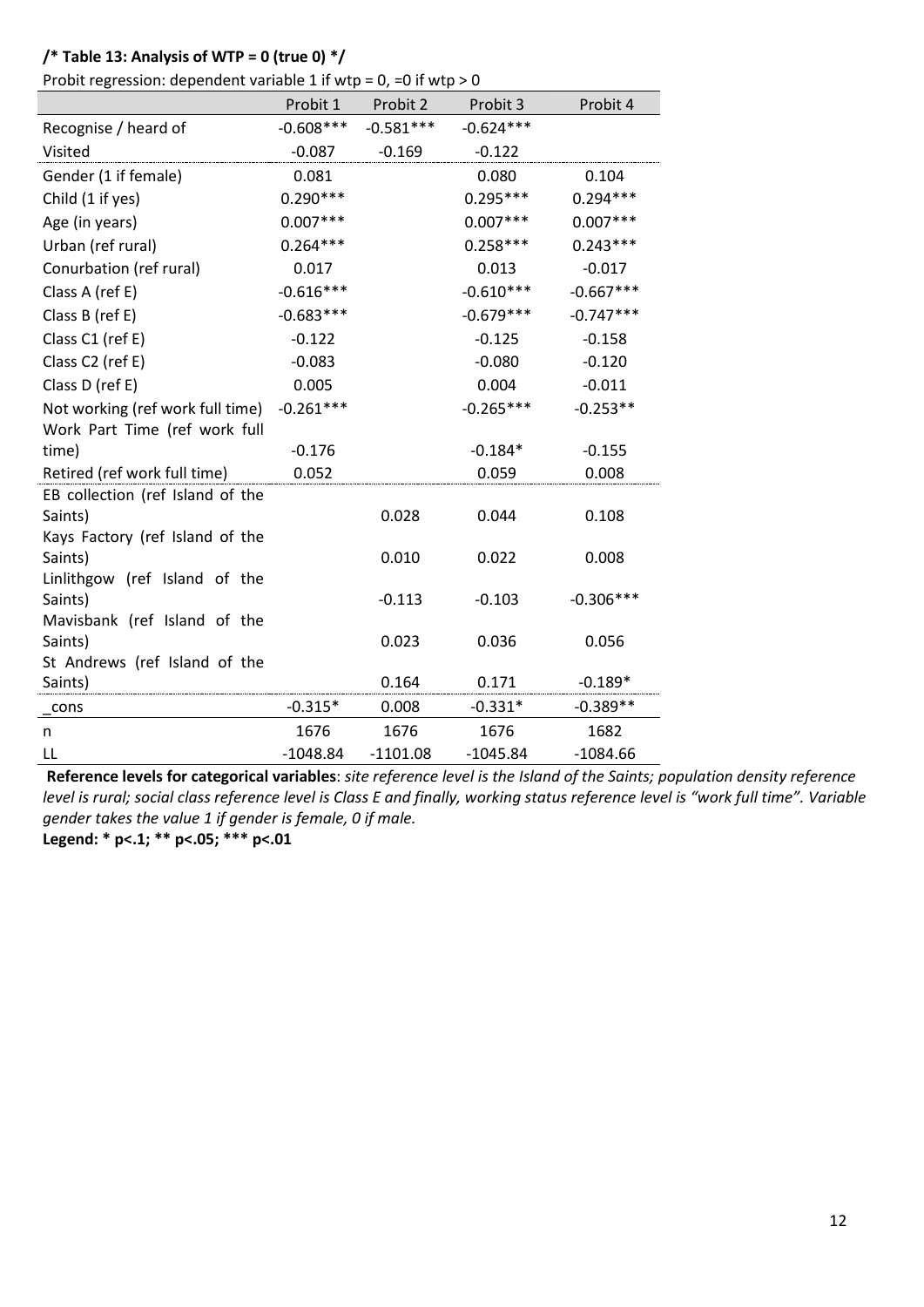# **Analysis of WTP (True zeros and > 0)**

| Table 14:                   | Summary of wtp<br><b>Bootstrap</b> |       |          |     |            |       |                      |
|-----------------------------|------------------------------------|-------|----------|-----|------------|-------|----------------------|
| Site                        | Freq.                              | Mean  | St. Err. | Min | <b>Max</b> |       | [95% Conf. Interval] |
| <b>EB Collection</b>        | 269                                | 1.807 | 0.192    | 0   | 25         | 1.457 | 2.190                |
| Kays Factory                | 288                                | 1.726 | 0.164    | 0   | 20         | 1.405 | 2.046                |
| Linlithgow Palac            | 274                                | 2.704 | 0.267    | 0   | 52         | 2.248 | 3.328                |
| Mavisbank House             | 255                                | 1.847 | 0.186    | 0   | 25         | 1.510 | 2.216                |
| Island of the Saints        | 291                                | 2.399 | 0.268    | 0   | 52         | 1.935 | 2.983                |
| <b>St Andrews Cathedral</b> | 305                                | 2.177 | 0.174    | 0   | 20         | 1.836 | 2.521                |
| Total                       | 1682                               | 2.115 | 0.092    | 0   | 52         | 1.934 | 2.301                |

| Total responses | 1998 |                    |
|-----------------|------|--------------------|
| Protest         |      | 158 dropped        |
| Don't know      |      | 158 missing values |
| Total           |      | 1682 for analysis  |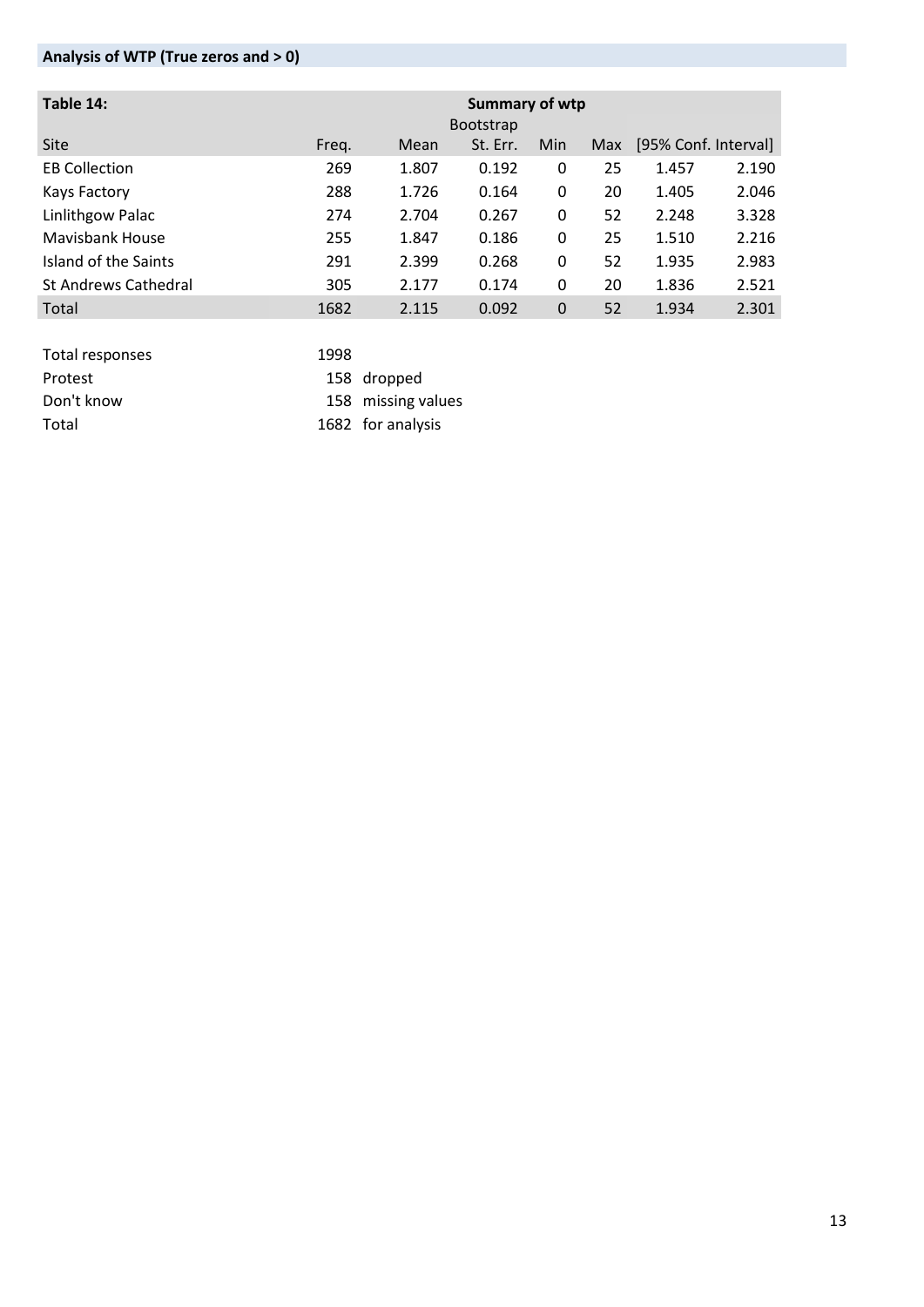## **/\* Table 15: OLS All sites pooled \*/[2](#page-14-0)** legend: \* p<.1; \*\* p<.05; \*\*\* p<.01

| Variable                                 | OLS1       | OLS <sub>2</sub> | OLS3        | OLS4       |
|------------------------------------------|------------|------------------|-------------|------------|
| Recognise / heard of                     | $1.391***$ | $1.442***$       | $1.539***$  |            |
| Visited                                  | 0.035      | 0.149            | 0.186       |            |
| Gender (1 if female)                     | $-0.395**$ |                  | $-0.364**$  | $-0.426**$ |
| Child (1 if yes)                         | $-0.415*$  |                  | $-0.439**$  | $-0.452**$ |
| Age (in years)                           | $-0.009$   |                  | $-0.009$    | $-0.008$   |
| Urban (ref rural)                        | $-0.487**$ |                  | $-0.471**$  | $-0.437**$ |
| Conurbation (ref rural)                  | $-0.042$   |                  | $-0.032$    | 0.044      |
| Class A (ref E)                          | $1.016*$   |                  | $0.953*$    | $1.079**$  |
| Class B (ref E)                          | $0.631**$  |                  | $0.606*$    | $0.787**$  |
| Class C1 (ref E)                         | 0.133      |                  | 0.125       | 0.196      |
| Class C2 (ref E)                         | 0.422      |                  | 0.391       | 0.450      |
| Class D (ref E)                          | 0.082      |                  | 0.080       | 0.094      |
| Not working (ref work full time)         | $0.780***$ |                  | $0.790***$  | $0.746***$ |
| Work Part Time (ref work full time)      | $0.605**$  |                  | $0.629**$   | $0.566*$   |
| Retired (ref work full time)             | $-0.541*$  |                  | $-0.580*$   | $-0.473$   |
| EB collection (ref Island of the Saints) |            | $-0.441$         | $-0.441$    | $-0.592*$  |
| Kays Factory (ref Island of the Saints)  |            | $-0.688**$       | $-0.653**$  | $-0.632**$ |
| Linlithgow (ref Island of the Saints)    |            | $-0.189$         | $-0.229$    | 0.316      |
| Mavisbank (ref Island of the Saints)     |            | $-0.505$         | $-0.492$    | $-0.541*$  |
| St Andrews (ref Island of the Saints)    |            | $-1.027***$      | $-1.105***$ | $-0.228$   |
| $\_cons$                                 | $2.260***$ | $2.116***$       | $2.679***$  | $2.871***$ |
| n                                        | 1676       | 1676             | 1676        | 1682       |
| R <sub>2</sub>                           | 0.065      | 0.0371           | 0.062       | 0.042      |

 <sup>2</sup> **Reference levels for categorical variables**: *site reference level is the Island of the Saints; population density reference level is rural; social class reference level is Class E and finally, working status reference level is "work full time". Variable gender takes the value 1 if gender is female, 0 if male.*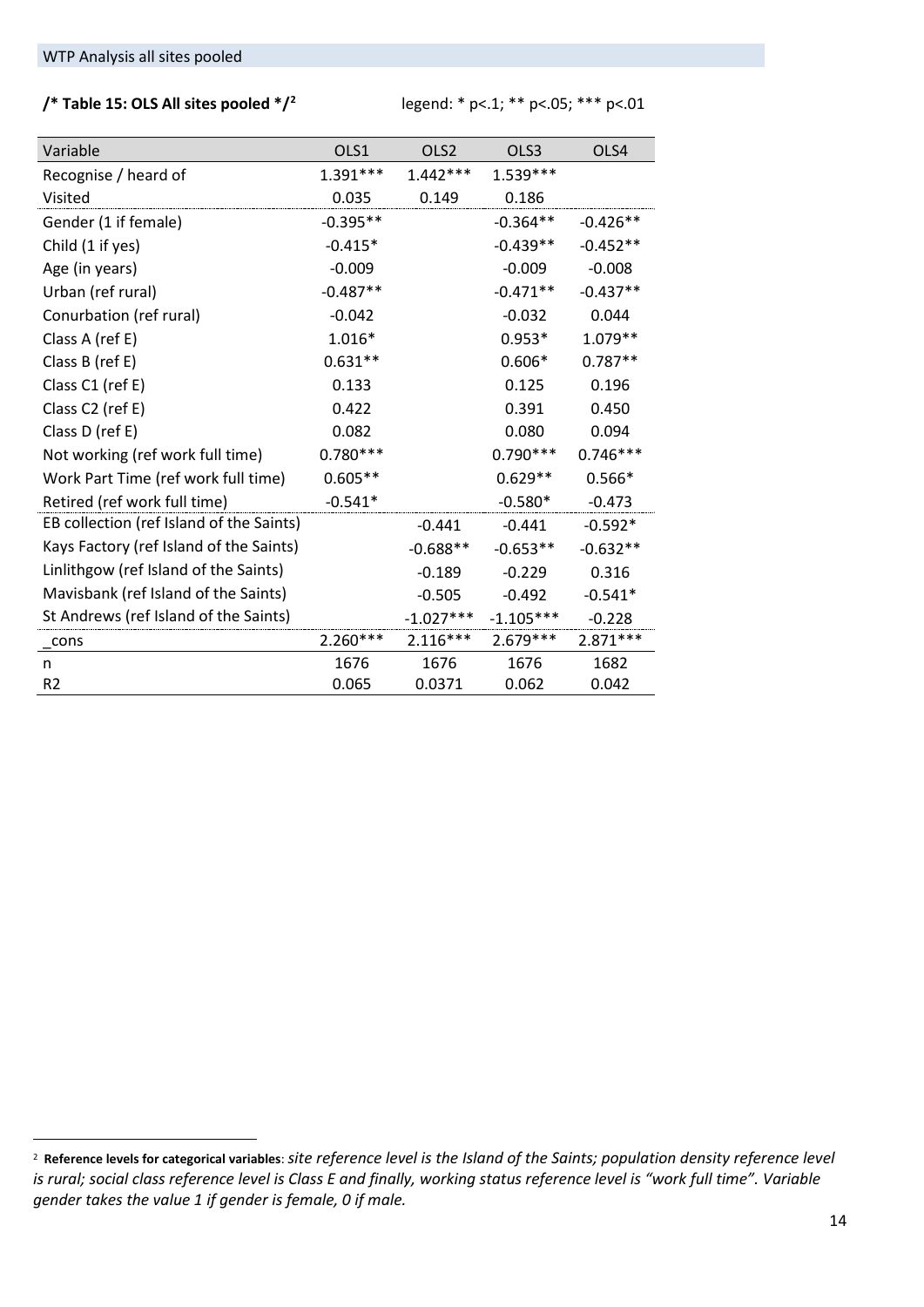**/\* Table 16: Tobit All sites pooled \*/[3](#page-15-0)** legend: \* p<.1; \*\* p<.05; \*\*\* p<.01

| Variable                                 | Tobit 1     | Tobit 2     | Tobit 3     | Tobit 4    |
|------------------------------------------|-------------|-------------|-------------|------------|
| Recognise / heard of                     | $2.708***$  | 2.736***    | 2.926***    |            |
| Visited                                  | 0.126       | 0.413       | 0.377       |            |
| Gender (1 if female)                     | $-0.648*$   |             | $-0.623$    | $-0.722*$  |
| Child (1 if yes)                         | $-0.966**$  |             | $-1.005**$  | $-1.053**$ |
| Age (in years)                           | $-0.023$    |             | $-0.022$    | $-0.022$   |
| Urban (ref rural)                        | $-1.108***$ |             | $-1.072**$  | $-1.013**$ |
| Conurbation (ref rural)                  | $-0.089$    |             | $-0.067$    | 0.040      |
| Class A (ref E)                          | $2.161*$    |             | 2.088*      | 2.378 **   |
| Class B (ref E)                          | $1.957***$  |             | 1.903***    | 2.230***   |
| Class C1 (ref E)                         | 0.370       |             | 0.360       | 0.497      |
| Class C2 (ref E)                         | 0.739       |             | 0.703       | 0.768      |
| Class D (ref E)                          | 0.042       |             | 0.028       | 0.052      |
| Not working (ref work full time)         | 1.389**     |             | $1.411**$   | $1.322**$  |
| Work Part Time (ref work full time)      | 1.059       |             | 1.112       | 0.974      |
| Retired (ref work full time)             | $-0.850$    |             | $-0.916$    | $-0.664$   |
| EB collection (ref Island of the Saints) |             | $-0.592$    | $-0.649$    | $-0.971*$  |
| Kays Factory (ref Island of the Saints)  |             | $-0.835*$   | $-0.778$    | $-0.754$   |
| Linlithgow (ref Island of the Saints)    |             | $-0.080$    | $-0.155$    | $0.898*$   |
| Mavisbank (ref Island of the Saints)     |             | $-0.641$    | $-0.657$    | $-0.772$   |
| St Andrews (ref Island of the Saints)    |             | $-1.537***$ | $-1.675***$ | 0.072      |
| $_{\rm \_cons}$                          | 0.581       | $-0.084$    | 1.132       | 1.541      |
| Sigma $/$ _cons                          | 5.280***    | 5.397***    | $5.249***$  | $5.377***$ |
| N                                        | 1676        | 1676        | 1676        | 1682       |
| Left censored obs. (wtp=0)               | 725         | 725         | 725         | 729        |
| Uncensored obs.                          | 951         | 951         | 951         | 953        |

<span id="page-14-0"></span> <sup>3</sup> **Reference levels for categorical variables**: *site reference level is the Island of the Saints; population density reference level is rural; social class reference level is Class E and finally, working status reference level is "work full time". Variable gender takes the value 1 if gender is female, 0 if male.*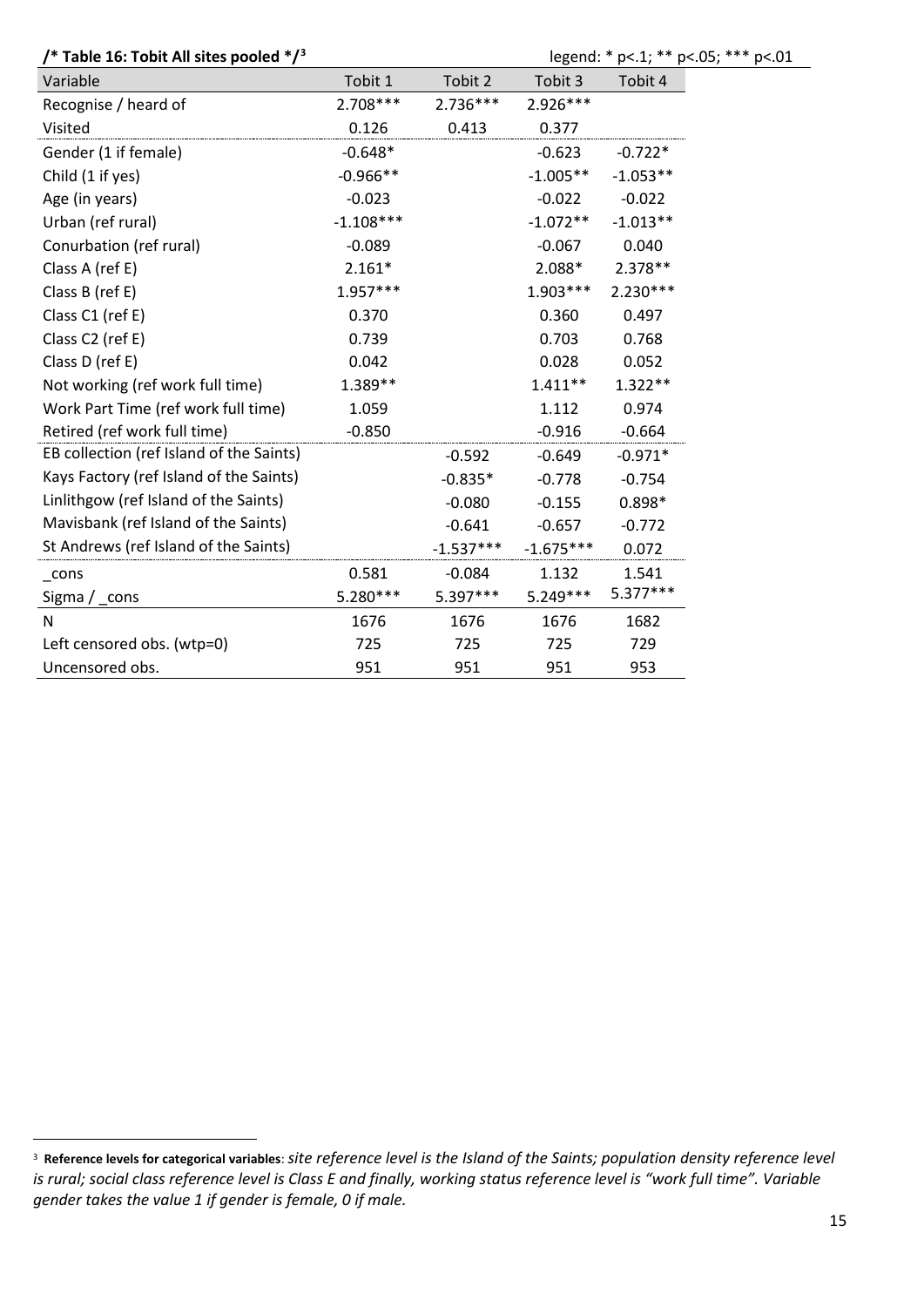| /* Table 17: Random effects GLS regression; All sites pooled */ |  |  |  |  |  |
|-----------------------------------------------------------------|--|--|--|--|--|
|-----------------------------------------------------------------|--|--|--|--|--|

|                                          | xtreg1      | xtreg2     | xtreg3      | Xtreg4      |
|------------------------------------------|-------------|------------|-------------|-------------|
| Recognise / heard of                     | $0.896***$  | $0.956***$ | $0.950***$  |             |
| Visited                                  | 0.051       | 0.041      | 0.064       |             |
| Gender (1 if female)                     |             | $-0.438*$  | $-0.418*$   | $-0.456**$  |
| Child (1 if yes)                         |             | $-0.454$   | $-0.461*$   | $-0.470*$   |
| Age (in years)                           |             | $-0.010$   | $-0.010$    | $-0.010$    |
| Urban (ref rural)                        |             | $-0.429*$  | $-0.405*$   | $-0.382$    |
| Conurbation (ref rural)                  |             | 0.007      | 0.033       | 0.073       |
| Class A (ref E)                          |             | 1.052      | 0.982       | 1.073       |
| Class B (ref E)                          |             | $0.708*$   | $0.712*$    | $0.813**$   |
| Class C1 (ref E)                         |             | 0.135      | 0.140       | 0.185       |
| Class C2 (ref E)                         |             | 0.426      | 0.406       | 0.427       |
| Class D (ref E)                          |             | 0.071      | 0.048       | 0.053       |
| Not working (ref work full time)         |             | $0.741**$  | $0.744**$   | $0.704**$   |
| Work Part Time (ref work full time)      |             | $0.677*$   | $0.690*$    | $0.646*$    |
| Retired (ref work full time)             |             | $-0.486$   | $-0.510$    | $-0.435$    |
| EB collection (ref Island of the Saints) | $-0.333$    |            | $-0.339$    | $-0.368$    |
| Kays Factory (ref Island of the Saints)  | $-0.687***$ |            | $-0.680***$ | $-0.621***$ |
| Linlithgow (ref Island of the Saints)    | 0.090       |            | 0.065       | $0.427*$    |
| Mavisbank (ref Island of the Saints)     | $-0.732***$ |            | $-0.728***$ | $-0.734***$ |
| St Andrews (ref Island of the Saints)    | $-0.597**$  |            | $-0.643***$ | $-0.092$    |
| cons                                     | $2.190***$  | $2.412***$ | $2.770***$  | $2.876***$  |

# **/\* Site by site \*/**

# **Table 18: OLS site by site**

|                                     |                      |               |            |             |                   | Island of  |
|-------------------------------------|----------------------|---------------|------------|-------------|-------------------|------------|
| Variable                            | <b>EB Collection</b> | Kay's Factory | Linlithgow | Mavisbank   | <b>St Andrews</b> | the Saints |
| Recognise / heard of                | $2.223***$           | $1.025**$     | $1.313**$  | 0.934       | 1.978 ***         | $2.459***$ |
| Visited                             | $-3.263**$           | $-0.047$      | 1.090      | 0.015       | 0.487             | $-2.141$   |
| Gender (1 if female)                | 0.292                | $-0.531$      | $-0.406$   | $-1.109***$ | $-0.342$          | $-0.316$   |
| Child (1 if yes)                    | $-0.190$             | $-0.792*$     | $-1.217*$  | $-0.156$    | $-0.075$          | $-0.411$   |
| Age (in years)                      | 0.011                | $-0.007$      | $-0.007$   | $-0.025$    | $-0.019$          | 0.010      |
| Urban (ref rural)                   | $-0.364$             | $-0.701*$     | 0.026      | $-0.211$    | $-0.235$          | $-1.050*$  |
| Conurbation (ref rural)             | 0.372                | $-0.120$      | 0.998      | $-0.185$    | $-0.427$          | $-0.156$   |
| Class A (ref E)                     | $-0.073$             | $-0.063$      | $-0.652$   | 0.094       | $2.590**$         | $2.543*$   |
| Class B (ref E)                     | 0.674                | 0.698         | 0.682      | $-0.093$    | $-0.152$          | 1.868*     |
| Class C1 (ref E)                    | 0.341                | 0.046         | $-0.881$   | $-0.636$    | 0.081             | 1.518*     |
| Class C2 (ref E)                    | 0.495                | $1.341**$     | 0.895      | $-0.439$    | $-0.308$          | 0.776      |
| Class D (ref E)                     | $-0.258$             | 0.339         | 0.044      | $-0.957$    | $-0.087$          | 1.223      |
| Not working (ref work full time)    | 1.088*               | 0.486         | $2.271***$ | 0.654       | $-0.389$          | 1.089      |
| Work Part Time (ref work full time) | 1.007                | 1.098*        | 0.317      | $-0.051$    | 0.589             | 0.692      |
| Retired (ref work full time)        | $-0.774$             | $-0.151$      | $-0.285$   | $-0.274$    | $-0.731$          | $-1.685*$  |
| cons                                | 0.720                | $2.071**$     | 1.936      | 4.016***    | $2.148**$         | 1.270      |

<span id="page-15-0"></span>legend: \* p<.1; \*\* p<.05; \*\*\* p<.01